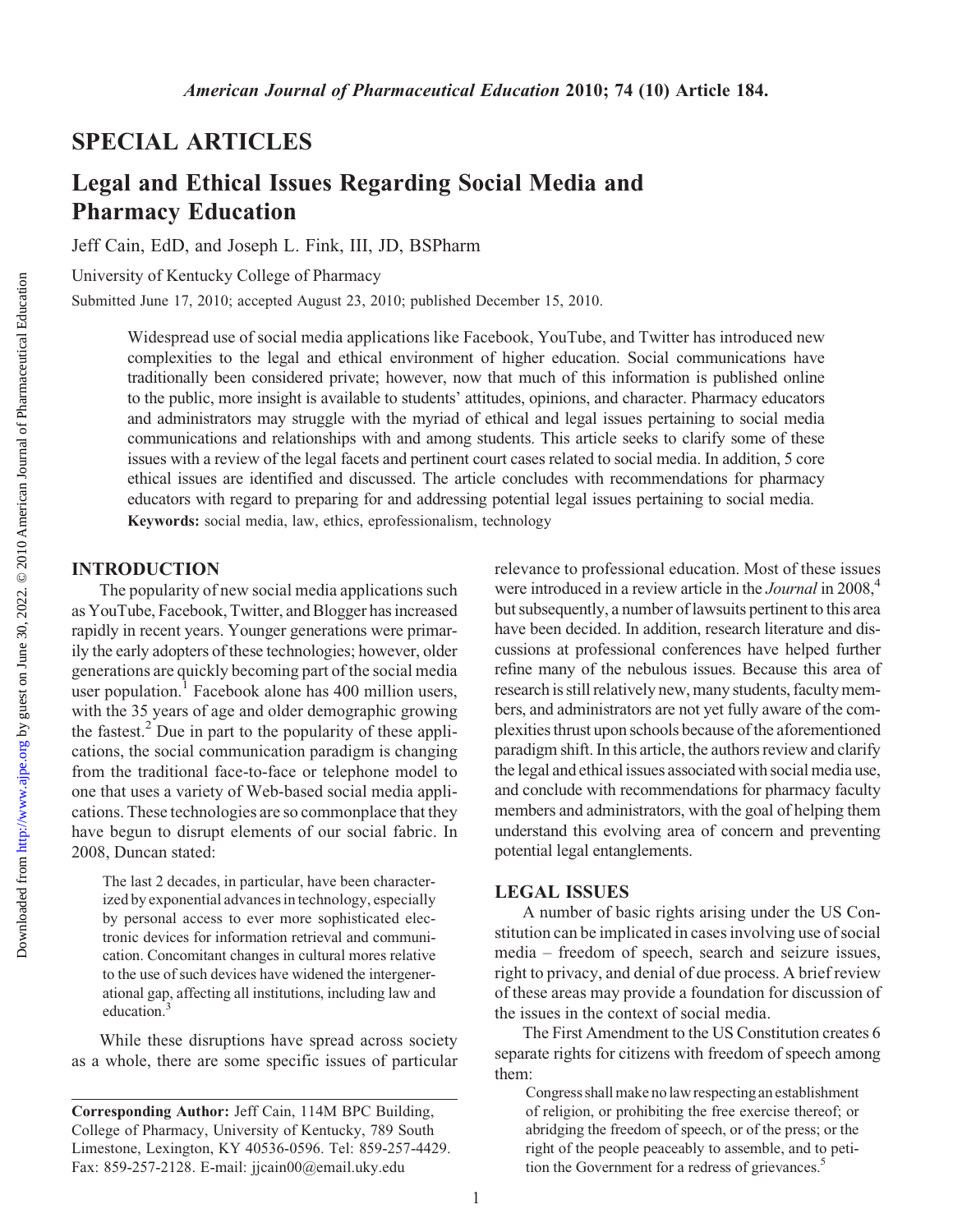#### American Journal of Pharmaceutical Education 2010; 74 (10) Article 184.

Freedom of speech issues only exist when governmental action is involved. In one of the leading US Supreme Court decisions in this area, the rule was laid down that student speech may be restricted only when it causes a material disruption or substantial interference with a school's operations.<sup>6</sup>

The Supreme Court said in the Tinker case that ''...conduct by the student, in class or out of it, which for any reason - whether it stems from time, place, or type of behavior - materially disrupts class work or involves substantial disorder or invasion of the rights of others is, of course, not immunized by the constitutional guarantee of freedom of speech.''6 This is the standard to be applied when an educational institution is alleging that a student engaged in disruptive speech that the institution would like to halt.

In the later case of Bethel School District v. Fraser, the Court ruled that a school was not violating a student's rights when it suspended a student for the use of crude language in a speech to a school assembly. The Supreme Court said, ''It does not follow ... that simply because the use of an offensive form of expression may not be prohibited to adults making what the speaker considers a political point, the same latitude must be permitted to children in a public school... The determination of what manner of speech in the classroom or in school assembly is inappropriate properly rests with the school board.<sup>"7</sup>

Search and seizure issues related to cases based on use of social media involve the Fourth Amendment:

The right of the people to be secure in their persons, houses, papers, and effects, against unreasonable searches and seizures, shall not be violated, and no Warrants shall issue, but upon probable cause, supported by Oath or affirmation, and particularly describing the place to be searched, and the persons or things to be seized.<sup>8</sup>

Such issues might materialize when institutional officials attempt to gain access to a student's social media communications or the equipment used for such exchanges.

The Fifth Amendment could be drawn into such cases when institutional officials question a student regarding the content of social media communications. Due process rights are also created by this Amendment. That addition to the Constitution provides:

No person shall be held to answer for a capital, or otherwise infamous crime, unless on a presentment or indictment of a Grand Jury, except in cases arising in the land or naval forces, or in the Militia, when in actual service in time of War or public danger; nor shall any person be subject for the same offence to be twice put in jeopardy of life or limb; nor shall be compelled in any criminal case to be a witness against himself, nor be deprived of life, liberty, or property, without due process of law; nor shall private property be taken for public use, without just compensation.<sup>9</sup>

The Fourteenth Amendment expands coverage of Constitutional due process rights by extending them to non-citizens when there is a threat that a state government or an entity that is part of it, eg, a public university, may take action described in the Amendment:

All persons born or naturalized in the United States and subject to the jurisdiction thereof, are citizens of the United States and of the State wherein they reside. No State shall make or enforce any law which shall abridge the privileges or immunities of citizens of the United States; nor shall any State deprive any person of life, liberty, or property, without due process of law; nor deny to any person within its jurisdiction the equal protection of the laws.<sup>10</sup>

### LEGAL CASE DECISIONS

A number of cases presenting issues related to use of social media, some from higher education institutions and some from secondary schools, have come before the courts. A review of approaches taken by the courts in dealing with these cases may help institutional administrators and faculty members address future issues in a legally informed way, which will enhance the chances of reaching a decision that will withstand judicial scrutiny. In legal matters such as these, it is critical to coordinate closely with institutional legal counsel.

#### Yoder v. University of Louisville

The case of Nina Yoder is reviewed first because it parallels the kind of situation that could arise in pharmacy education. Early in 2009, Ms. Yoder was a nursing student on an experiential education rotation when she made caustic and profane observations on race, sex, and religion when commenting in MySpace postings about patients she had encountered. The School of Nursing expelled her for violating their honor code, which provided in part: ''As a representative of the School of Nursing, I pledge to adhere to the highest standards of honesty, integrity, accountability, confidentiality, and professionalism, in all my written work, spoken words, actions and interactions with patients, families, peers and faculty.''

While the institution viewed this as an honor code case, Ms. Yoder considered it a case of her First Amendment freedom of speech rights being violated by a public institution. The student also raised procedural due process arguments. She alleged that while she was given the right to appeal her dismissal, which was denied, she was offered no hearing to present evidence and witnesses in her defense.

When the case reached the US District Court both sides moved for summary judgment based on filings with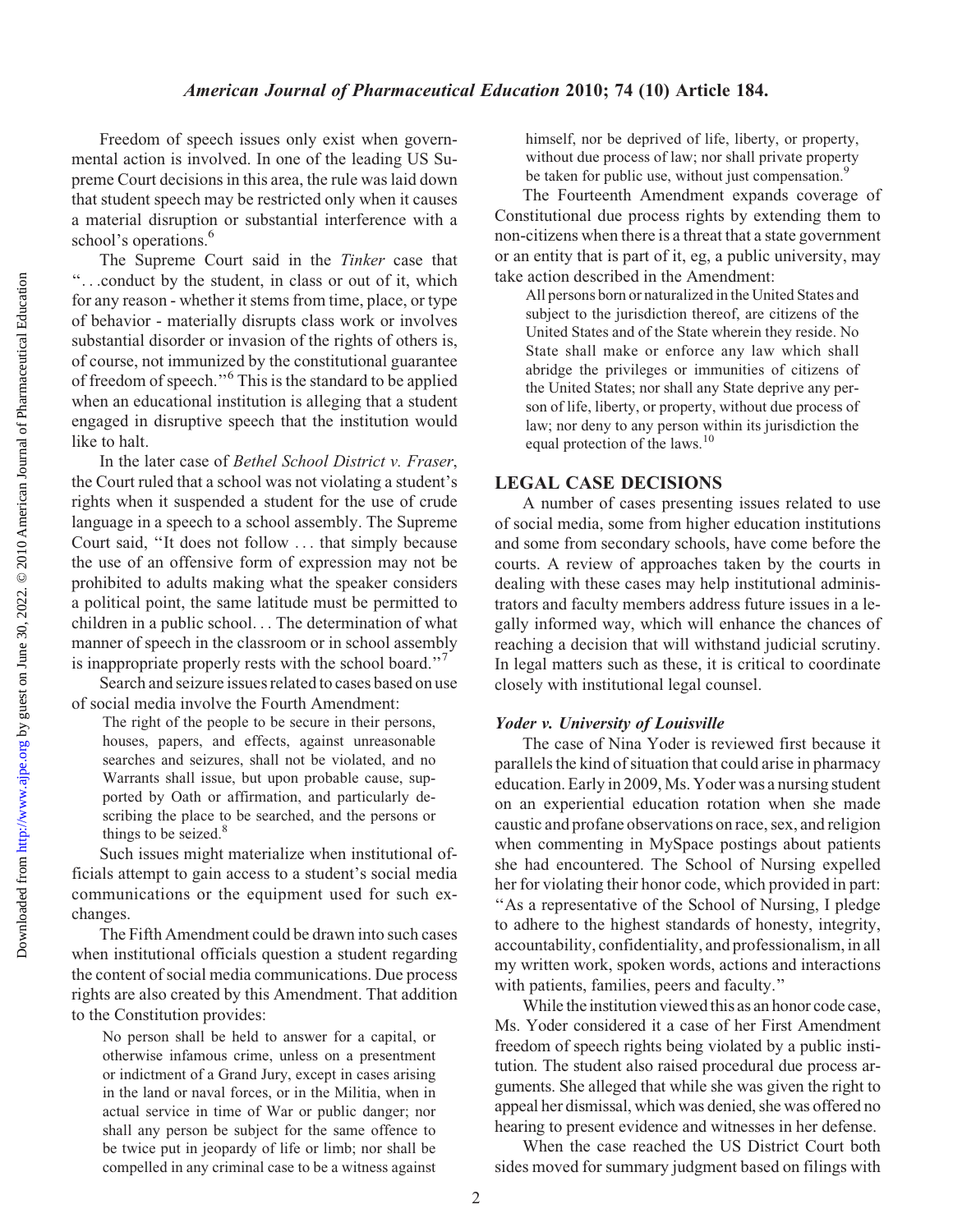the court. The federal trial court judge sidestepped both the freedom of speech and due process arguments, ruling that both the honor code and a confidentiality agreement signed by nursing students governed the situation. He concluded that the wording of those documents and the way they were explained to the students was so ambiguous that they could not be used as a basis for the expulsion.<sup>11</sup>

# Snyder v. Millersville University

The second case for discussion also involved a university student engaged in experiential learning. A student teacher had posted pictures of herself dressed as a pirate and apparently drunk on MySpace. The school district, classifying her as an employee rather than as a student for purposes of evaluating her, barred her from the classroom prior to her completing the semester. The university where she was enrolled reclassified some credits, issuing her a degree in English rather than the education degree that would have qualified her to seek credentialing. The student teacher argued that being classified as an employee narrowed her freedom of speech rights compared to what they would have been under a student category.

Filing a lawsuit against the university in 2008, Ms. Snyder alleged that university administrators violated her First Amendment right to freedom of expression. Following a 2-day non-jury trial, the judge ruled in favor of the university defendants.

The judge focused on the fact that as part of the orientation discussion for the student teaching course, Ms. Snyder was instructed not to post information about her students or supervising teacher on her personal Web page. Nevertheless, she maintained a MySpace Web page on which she later posted the following.

First, Bree said that one of my students was on here looking at my page, which is fine. I have nothing to hide. I am over 21, and I don't say anything that will hurt me (in the long run). Plus, I don't think that they would stoop that low as to mess with my future. So, bring on the love! I figure a couple of students will actually send me a message when I am no longer their official teacher. They keep asking me why I won't apply there. Do you think it would hurt me to tell them the real reason (or who the problem was)?

The plaintiff who filed the \$75,000 federal lawsuit was a 27-year old mother of 2 and had posted this text next to the photograph that showed her wearing a pirate hat and holding a plastic cup. The caption beneath the photo read "drunken pirate." She did not prevail in court.<sup>12</sup>

# Layshock v. Hermitage School District

The third case arose during 2007 and was based on a high school senior's MySpace postings regarding his high school principal that resulted in his suspension for

10 days. The postings were not composed on a school computer; they were done at his grandmother's house. Initially, the student also was ordered to complete his high school work in an Alternative Education Program and forbidden to attend graduation ceremonies. Eventually the school board relented and permitted him to attend regular classes. The US District Court ruled that the suspension and assignment to the Alternative Education Program violated his freedom of speech. On appeal, the school district contended that there was no free speech right because the postings were ''vulgar, defamatory, and plainly offensive school-related speech.''13

The school district appealed to the regional US Court of Appeals and there a 3-judge panel ruled against the educators, upholding the lower court's ruling that the student's First Amendment rights had been violated.<sup>14</sup> Given the apparently opposite decisions in this case and the one discussed immediately below, on April 9, 2010, the US Court of Appeals granted a hearing on the matter before the full court.15

# J.S. v. Blue Mountain School District

The fourth case involves a 14-year-old girl who was an eighth grade student at Blue Mountain Middle School, Orwigsburg, PA, during 2008. J.S. (initials are used because the student was a minor) and a fellow student created a profile for their school principal on MySpace. The profile they created for the principal included a number of vulgarities and crude references and made disparaging comments regarding his wife and children. The profile contained the principal's photograph copied from the school district's Website.

The student sought a temporary restraining order and preliminary injunction against the school district to forestall sanctions. That was denied in US District Court. The same court later granted summary judgment to the school district, ruling that the school could discipline lewd and vulgar off-campus speech that had an effect on campus, even if this effect did not amount to a ''substantial disruption," as defined in the Tinker case decision.<sup>16</sup>

This case reached the US Court of Appeals for the Third Circuit in Philadelphia and was heard by a panel of 3 appellate judges. By a 2-1 vote, the panel rejected both the arguments of the parents that their daughter's freedom of speech had been violated as well as their parental rights to raise their daughter as they saw fit.<sup>17</sup> This case also will be re-heard by the full court.<sup>18</sup>

# RELEVANT PROVISIONS IN THE NABP MODEL PHARMACY ACT

A review of provisions in the statutes and regulations of the 50-plus jurisdictions in the United States that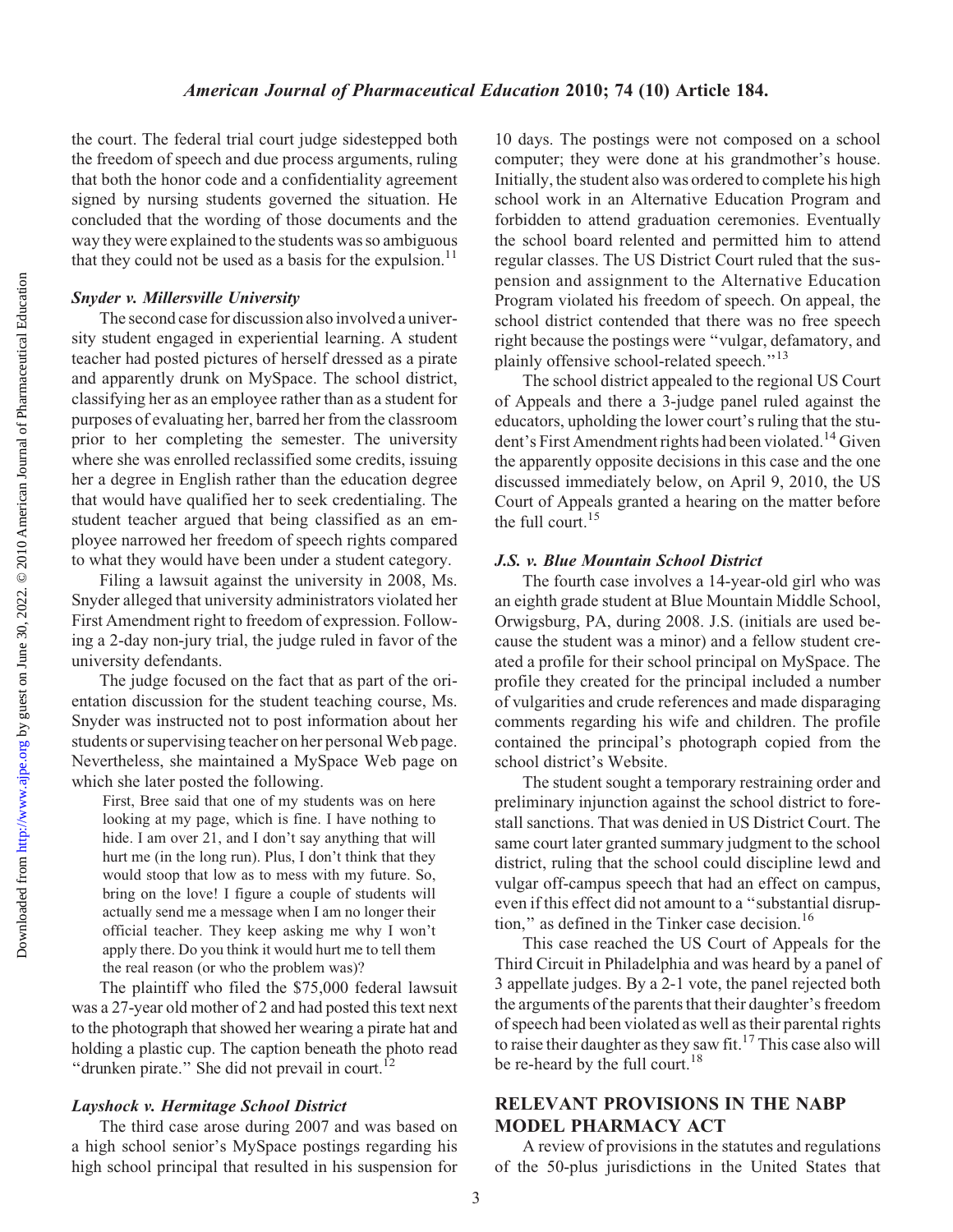#### American Journal of Pharmaceutical Education 2010; 74 (10) Article 184.

license pharmacists and recognize student pharmacists as pharmacy interns is beyond the scope of this undertaking. Nonetheless, some light may be shed on relevant statutory provisions by reviewing selected elements of the National Association of Boards of Pharmacy (NABP) Model Pharmacy Act.<sup>19</sup>

The first provision of possible relevance in the Model Act appears in Article III: Licensing. Among the Qualifications for Licensure by Examination is the expectation that the ''applicant for licensure by examination shall...be of good moral character;..."<sup>20</sup>

Commentary on this provision addressing good moral character includes the following:

State legislatures have generally agreed that ''good moral character'' is a proper requirement for licensure of pharmacists. Defining precisely what constitutes good or bad character has caused health regulatory Boards and courts considerable difficulty, however. A review of applicable case law reveals a considerable variance in the judicial opinions concerning the interpretation of good character requirements. Nevertheless, the courts have uniformly enforced such requirements, reasoning that because health regulatory boards are primarily composed of members of the profession being regulated, they are capable of applying such standards to their respective professions with specificity and exactness.

Thus, requirements of good moral character for licensure can be expected to be sustained by the courts so long as their enforcement is reasonably related to protection of the public health, safety, and welfare. While specific character requirements for pharmacists may vary from state to state, and may even appear to vary from case to case, the purpose of these character requirements does not vary. The public has the right to expect the highest degree of integrity from members of the pharmacy profession. Boards of Pharmacy have a duty to make such expectations realized. Thus, pharmacy act provisions that bear a reasonable relationship to the purpose of protecting the public welfare will generally be sustained as constitutionally acceptable by most courts, so long as their enforcement by Boards is reasonably related to protection of the public. $2<sup>1</sup>$ 

The Model Act specifies that this expectation applies not only to those seeking initial licensure as a pharmacist but also to those seeking to transfer a license from jurisdiction to jurisdiction.<sup>22</sup> Moreover, under the Model Act this would apply to pharmacy technicians as well.<sup>23</sup>

Finally, when addressing the grounds for disciplinary action, the Model Act includes ''being guilty of...any act involving moral turpitude or gross immorality. $12<sup>24</sup>$  Obviously, whether a particular act by a pharmacist, pharmacy intern, or pharmacy technician rises to the level specified in the wording of the Model Act would initially be determined by the relevant board of pharmacy and perhaps subsequently by the courts.

### MISCELLANEOUS LEGAL ISSUES

New social media can create a host of potential legal entanglements for those who decide to use the technology. A brief description of some of the issues is presented here merely to alert the reader to this potential, not to exhaustively, or even fully, discuss all facets of the potential challenges. Such issues are best discussed with institutional counsel in the context of specific circumstances.

## Liability Issues for Administrators and Faculty Members

Some issues for faculty members have been addressed in a prior publication.<sup>25</sup> One issue related to the development of social media that engenders potential liability concerns among faculty members and administrators is what duty to act exists if information comes to one's attention that indicates potential harm to the student or others? The volume of postings and other communications emanating from a student body makes it virtually impossible to monitor all of the content. One question that many academic leaders have is, ''How do I respond if a specific posting, be it offensive or threatening, is called to my attention?''

As noted above with the lawsuits to date, attempts to regulate students' social networking information raises liability concerns related to freedom of speech and privacy that can result in negative publicity and a trip to court. Balancing those concerns against an institution's obligations to ensure student safety and security can be quite challenging and is dependent on the facts of each situation. Differences in rights of students at public and private institutions, varying and sometimes conflicting laws and court decisions, and complications related to regulating ''cyberspace'' blur the boundaries in which schools can and/or should operate.<sup>26,27</sup>

If college officials take steps to monitor social networking sites to ensure that students abide by codes of conduct or act in accordance with the college or school's mission, they could be creating a ''duty of due care'' toward the students. In the legal sense, this heightens the responsibility of the college or school to prevent harm and increases the likelihood of lawsuits.28 In most instances, this duty flows from the actions of an individual or an institution's peers, ie, the law will expect behavior to conform to that of others knowledgeable and active in the field. This results in the necessity of academicians in pharmacy communicating with colleagues to ascertain what approaches are being used at other institutions. Communicating with institutional legal counsel also can serve to avoid entanglements in this area.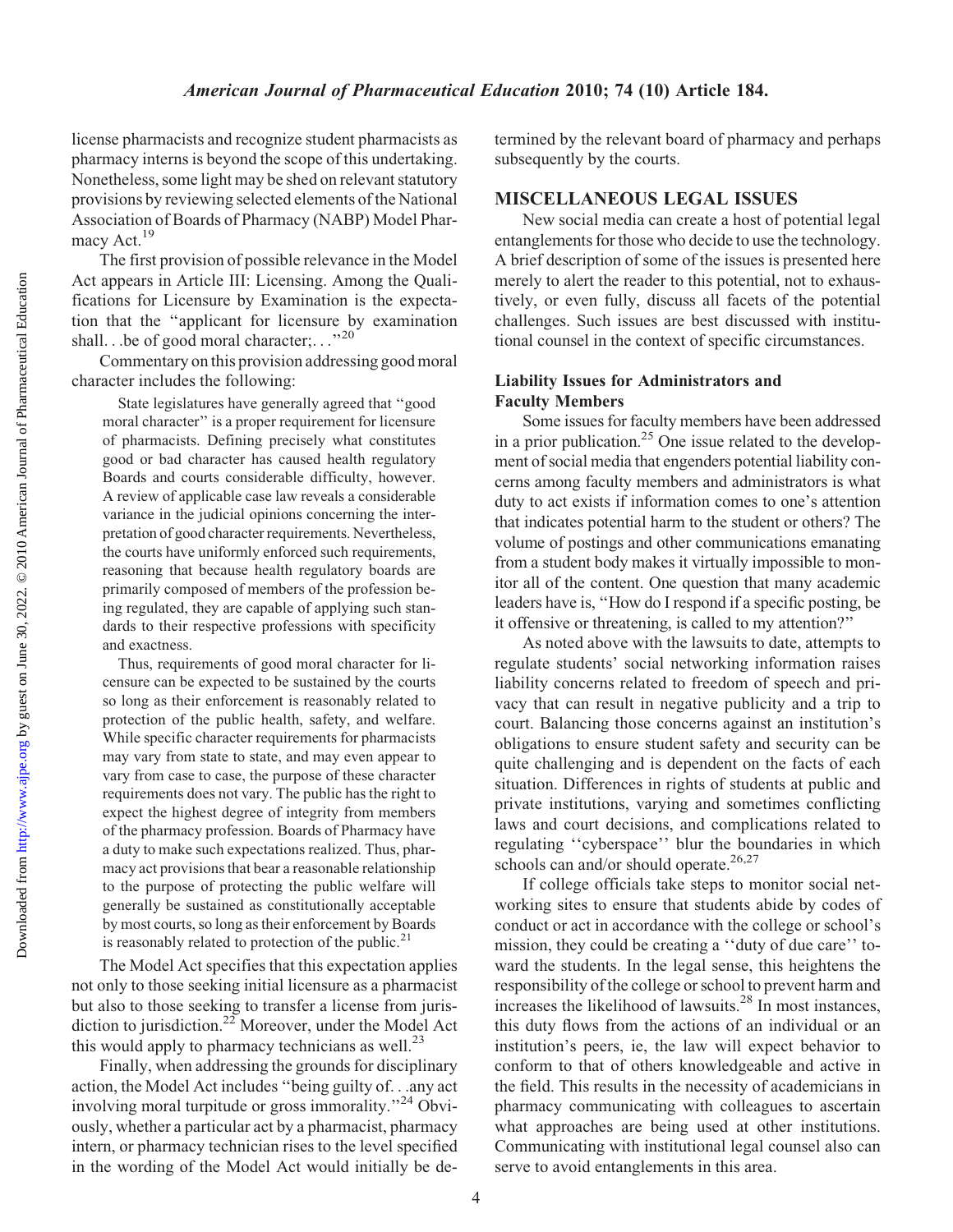# Privacy-Related Issues

The right of privacy is an additional consideration. This constitutionally protected right is not expressly stated in the document but has been inferred by the US Supreme Court. A central issue in communication using social media is whether the individual dispatching the message or information had an expectation of privacy regarding the information. One parallel is the expectation of privacy associated with sending a sealed letter versus a postcard where the message is open to be read by all who handle it. Courts have ruled that there is a limited expectation of privacy in some  $e$ -mails<sup>29</sup> and that an  $e$ -mail message, like a letter, cannot be afforded a reasonable expectation of privacy once that message is received.<sup>30</sup> Some may interpret that social media communications are similar to those by e-mail.

### Search and Seizure Issues

Closely related to privacy issues are those under the rubric of search and seizure. ''There is a two-fold requirement for reasonableness of Fourth Amendment search and seizures – first, that a person has exhibited an actual expectation of privacy and, second, that the expectation be one that society is prepared to recognize as reasonable.'' This has both subjective and objective dimensions.<sup>31</sup> Consent is an exception to the expectation of privacy in the realm of search and seizure. The US Supreme Court has consistently ruled that a person has no legitimate expectation of privacy in information turned over to a third person. In the health care environment, an additional consideration is the privacy expectations included in the Health Insurance Portability and Accountability Act of  $1996^{32}$  and the Health Information Technology for Economic and Clinical Health Act.<sup>33</sup> Disseminating patient-specific information using social media can be fraught with potential problems.

# Other Legal Issues

The ability to electronically ''cut-and-paste'' from Web-based materials has raised new concerns of plagiarism by students. This is exacerbated by the ability of social media to broadcast copied material to a large audience. In the process of doing so, there is a clear possibility of violating the copyright of the author or owner of the original work.

For pharmacists, student pharmacists, and pharmacy technicians an additional consideration may be the limitations on use of social media for promotion of products subject to FDA regulation. $34$  Even though social media communications tend to be less formal than traditional print-based promotions, the same rules of disclosure apply. Similarly, an individual considering starting a business should avoid soliciting investments that could make the communication a security offering and activate jurisdiction by the Securities and Exchange Commission. Both federal and state anti-fraud laws prohibit the use of false or misleading statements in the sale of securities and apply to every offering for sale.

Other potential legal entanglements arising from use of new social media include civil liability for defamation, most likely libel, fraud, employment law issues, identity theft, and in the context of students, issues related to the Family Educational Rights and Privacy Act of 1974.<sup>35</sup>

# ETHICAL ISSUES

The American Pharmacists Association (APhA) Code of Ethics for Pharmacists<sup>36</sup> and APhA-ASP/AACP Pledge of Professionalism<sup>37</sup> are 2 documents that traditionally have provided guidance for appropriate ethical and professional behavior. However, they were both adopted before the onset of social media, and hence are somewhat open to interpretation when it comes to personal attitudes and behavior in the virtual sense. Social media use runs the gamut from purely personal communication with friends and family to purely professional communication with colleagues and clients. Sometimes contexts (eg, student pharmacist, sorority sister, high school friend) overlap, and when viewed through social media, are rendered inseparable.38 Because of this blending of public/private lives, discussions pertaining to ethical use of social media can quickly disintegrate into a seemingly unending web of controversies. The initial set of ethical issues identified in the earlier review<sup>4</sup> still have not been resolved entirely and more have arisen. However, identification and comprehension of the base ethical issues have increased due in part to research on the topic and attention from the media.

The crux of social media ethical dilemmas is that social media was designed for social communications, which for most adults traditionally has been considered a private and protected space. However, the inherent nature of social media makes those communications available to a wider public. Once information becomes public, then the way it is used is no longer under the control of the presenter. This root dilemma is central to the ethical debate from which several other ethical questions develop. Those ethical questions can be categorized according to 5 primary criteria: (1) who is viewing the social media information; (2) how is the social media information accessed; (3) for what purpose is the social information used; (4) what are the criteria one uses for making judgments about social media information; and (5) what is the nature of ''relationships'' in social media. In order to provide the reader with a succinct understanding of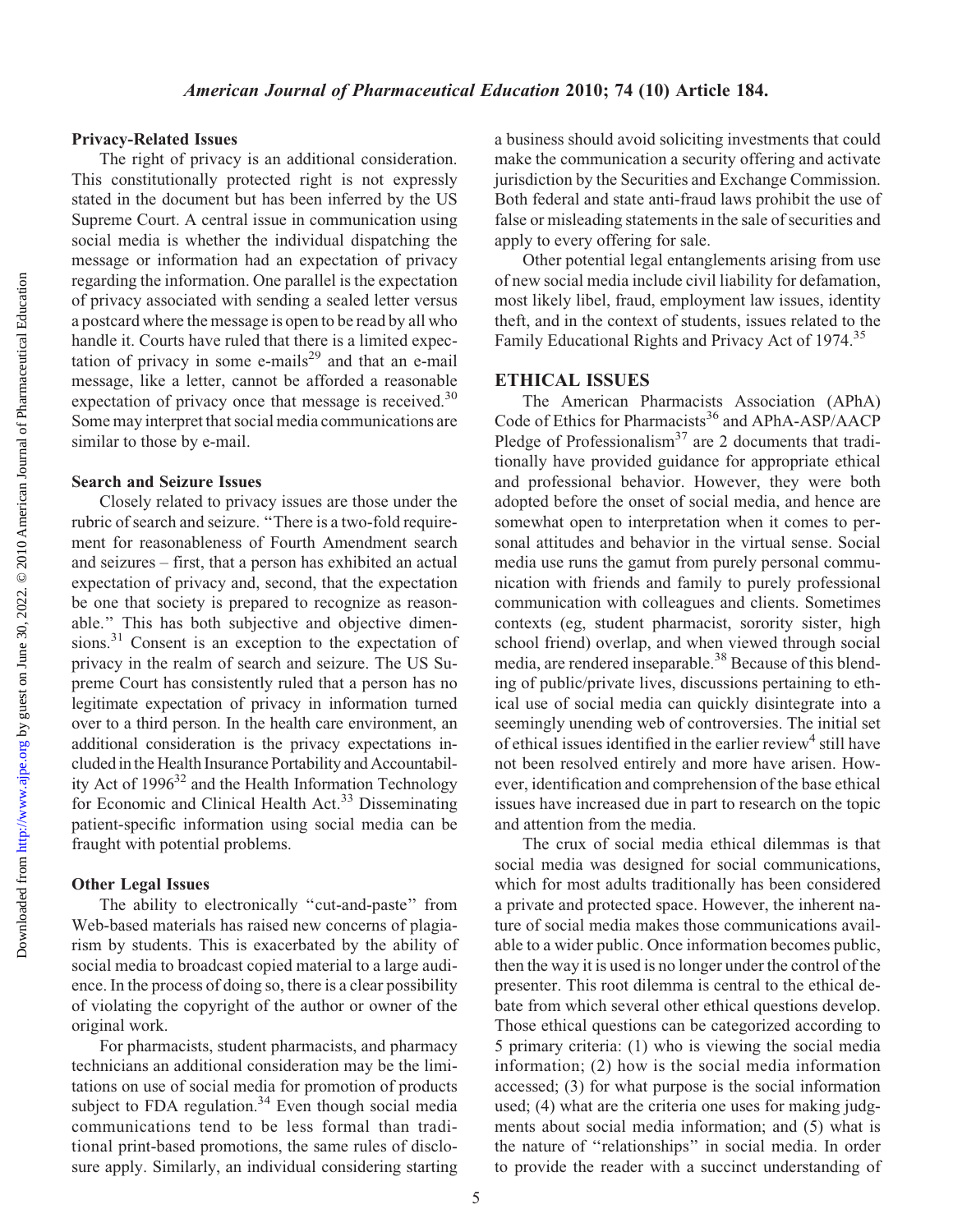<http://www.ajpe.org>

Downloaded from

the ethical issues, the following sections provide a brief synopsis of those issues, including some of the primary questions being asked by pharmacy and other educators.

### Who Is Viewing the Information?

One of the core ethical questions is, ''Is it acceptable for someone outside an individual's social network to view that person's social media information?'' Although one can argue that information placed online can be considered "public," there is still an ethical issue of whether that "public" is an "open public." Much of the conversation occurring through social media is directed at a select group of friends, colleagues, and cohorts. According to some, anyone outside of that intended audience who views social media may violate the basic concept of individual privacy.

## How is the Social Media Information Accessed?

How someone becomes privy to the social media information of another is an important ethical issue. It is one thing to view social media information of someone who specifically granted access to it. However, it is a different matter to access that information if presented by a third party, such as a fellow student, colleague, or competitor for an award, honor, or job. Philosophically, many feel that information freely and voluntarily provided to the public is open for scrutiny regardless of how it is exposed. Others believe that only information to which one has specifically been granted access should be open for judgment and interpretation. The ethical question for faculty members and administrators to consider is, ''If a student actively attempts to keep his or her online persona private from those in authority, should that information be used if brought forth by someone else who has access to it?''

### What is the Purpose of Viewing Social Media?

The issue of the ethicality of using online social media information for other than social reasons still exists. Because most of these applications were designed for socializing, many are uncomfortable with viewing social media information for purposes of anything except social communication. The central question is, ''Is it right to use social media to make judgments related to school admissions, employee selection, disciplinary matters, or any other decisions of a non-social nature?''

Using social media information for consideration in admissions and employment decisions is a frequent topic for discussion. One can argue that this information may be more revealing than what is discoverable through transcripts, applications, and interviews. Perhaps this information might lead admissions committees to make better decisions about candidates who present similar scores or ratings on the above-listed criteria. Questions that counter

that perspective include, ''Is it fair to judge some individuals' information if the information of others is inaccessible due to privacy features?'' and ''Unless stated in admissions or employment criteria, is it ethical to use this information?'' Some address this question by citing that how one chooses to present oneself publicly in an online environment is an indicator of judgment and attention to detail. Individuals who are not careful with the information they provide online or who are not sufficiently diligent in protecting access to it may not possess the appropriate skills or judgment necessary to work in a professional environment.

### What are the Criteria for Judging Online Personas?

Interpreting character, professionalism, and other personal characteristics from information contained on social profiles is a complex task. While online personas may provide clues to a person's true personality, they may or may not be a completely accurate reflection. The primary ethical questions are, ''Who decides the criteria on which an online persona is evaluated and what exactly are the criteria?'' For example, how would someone determine from a Facebook profile if an individual showed signs of alcohol or drug abuse; what on the profile would reflect that? What defines an indication of alcohol abuse? Is it the number of photos with alcohol, affiliation with alcohol-related groups, a specific combination thereof, or some other criteria? Another question that is almost impossible to answer with any degree of certainty is, ''To what extent does an online persona reflect professional ability and attitudes?''

# How Appropriate are Social Media Relationships

A final category of social media ethical issues pertains to the nature of social networking relationships. Faculty members becoming Facebook ''friends'' with students is a somewhat controversial issue. Does this blur the line of professional relationship between a faculty member and student? Even if a faculty member is very conscientious in what is posted, he or she may be made privy to personal information from student ''friends'' who engage in illegal acts, commit eprofessionalism transgressions,<sup>39</sup> or exhibit signs of depression or rage that could ultimately result in harm to that particular student or others. Although there may be benefits to social media relationships, overexposure to each other's private lives may result in negative outcomes for one or the other. Every faculty member should at least consider the implications of connecting with students via social media.

## DISCUSSION AND RECOMMENDATIONS

Because this topic pertains to legal and ethical issues, it inherently lends itself to a somewhat negative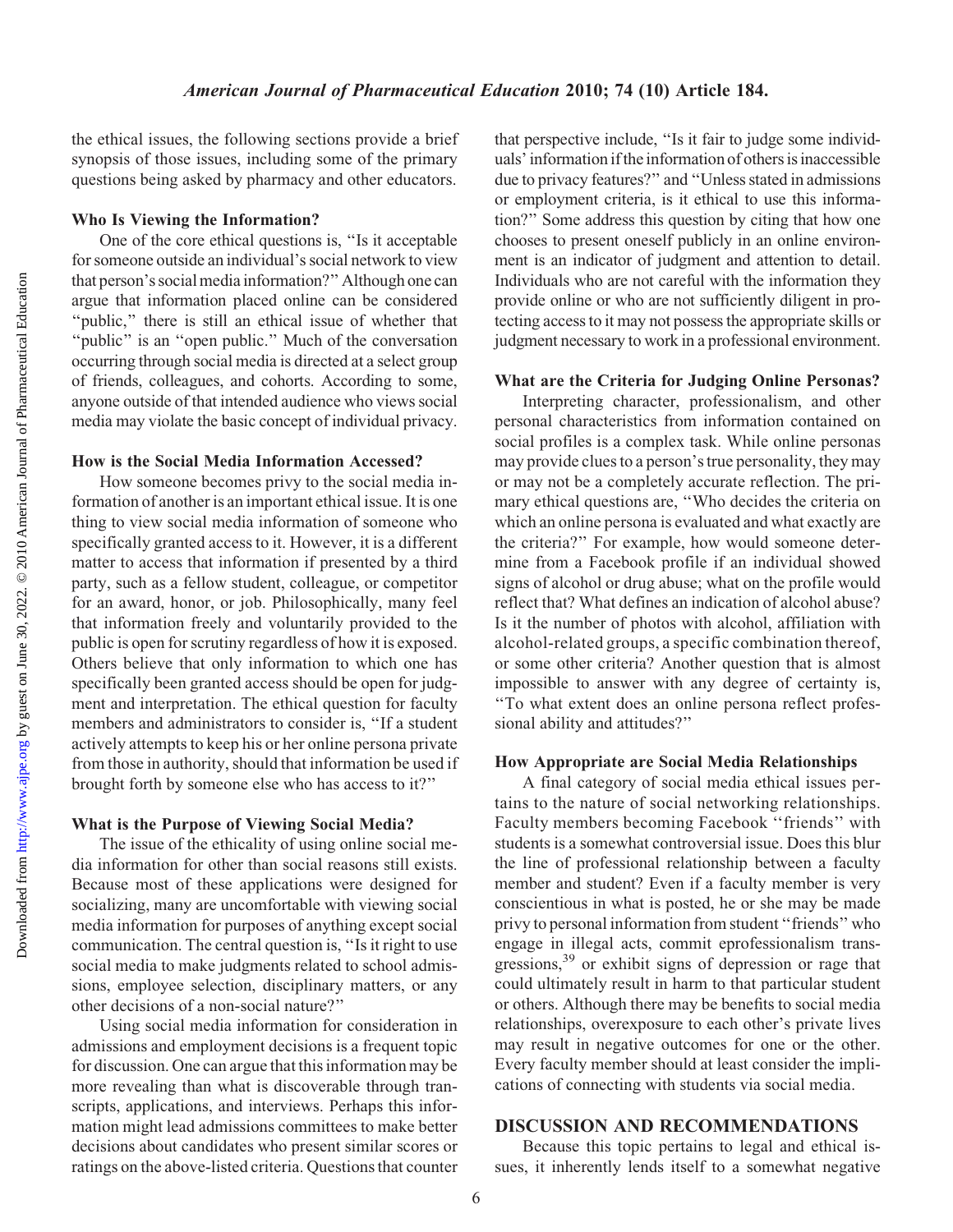and critical nature. However, social media tools can be excellent means for creating and sustaining relationships among faculty members, staff members, schools, students, and alumni. They have the potential to increase communication and enhance ties with the college ''family.'' At the same time, the openness of social media presents the potential for ethically and legally challenging confrontations when one or more members of the ''family'' provide inappropriate information. Educators need to take certain steps to safeguard themselves as well as the reputation and well-being of their students.

All members of the student body, faculty and staff members, and administration should be educated concerning the legal and ethical issues surrounding social media. Understanding the issues may prevent negative incidents related to social media.

College and school honor codes need to be examined to determine whether they adequately attend to eprofessionalism issues. Most codes were developed prior to social media, therefore they may lack appropriate languages to address problems occurring in or revealed through social media. In the unfortunate circumstances that serious problems arise with a student and the honor code is invoked, the code should clearly refer to eprofessionalism concepts. Otherwise, the college or school's invoking of the honor code may be legally challenged because the code is not inclusive of eprofessionalism issues. As with other matters of a legal nature, due process protections should be considered. Consultation with institutional counsel on this issue can prove to be beneficial.

Colleges and schools should be consistent with regard to how they use social media information of students. Treating student information differently may place the school in a position in which it must defend why irregularities in use occurred. Staying abreast of this topic is necessary to understand the evolving landscape of legal and ethical issues. This area is so new that society is still figuring out how to respond to the myriad of questions raised by social media. As more cases result in court rulings, the picture of the legal landscape will become clearer, but it may be several years before most/all of the controversies are resolved.

Like many areas of the law, not all of these issues have hard and fast answers. While this often frustrates student pharmacists, the observation is equally applicable here. This discussion sought to increase awareness of the issues among pharmacy and other health professions faculty and administrators and guide further debate on the legal and ethical issues. Broad scale discussions still need to occur in order to guide faculty members and administrators through the decisions related to social media use by pharmacy faculty members and students.

## ACKNOWLEDGEMENT

The authors would like to thank those who attended our special session at the 2009 American Association of Colleges of Pharmacy (AACP) 110<sup>th</sup> Annual Meeting entitled ''Ethical and Legal Issues Regarding New Social Media (Facebook, Blogs, Wikipedia, etc) and Pharmacy Education.'' The discussion during that session helped us further comprehend the questions, concerns, and issues related to this topic. In addition, Dr. Peggy Piascik provided valuable input and review of the manuscript, which is greatly appreciated.

It is important and obligatory to note that this discussion is for educational purposes only and not intended to constitute legal advice.

### **REFERENCES**

1. Perez S. As Facebook ages, Gen Y turns to Twitter. http://www. readwriteweb.com/archives/as\_facebook\_ages\_gen\_y\_turns\_to\_ twitter.php. Accessed September 1, 2010.

2. Statistics: Facebook. http://www.facebook.com/press/info.php? statistics. Accessed September 1, 2010.

3. Duncan SH. Education law – from armbands and MySpace to cell phones: interesting school law cases across the country. KY Bench and Bar. 2008;72(Nov):20-24.

4. Cain J. Online social networking issues within academia and pharmacy education. Am J Pharm Educ. 2008;72(1):Article 10. 5. US Const amend I.

6. Tinker v Des Moines Independent Community School District, 393 US 503 (1969).

7. US 675 (1986).

8. US Const amend IV.

9. US Const amend V.

10. US Const amend XIV  $\S$  1.

11. 2009 US Dist LEXIS 67241 WD Ky 2009.

12. 2008 US Dist LEXIS 97943 ED Pa 2008.

13. 496 F Supp 2d 587 WD Pa, 2007.

14. 593 F 3d 249 3d Cir, 2010.

15. 2010 US Appeals LEXIS 7362, April 9, 2010.

16. 2008 US Dist LEXIS 72685 M.D.Pa. 2008.

17. 2010 US App LEXIS 2388 3d Cir 2010.

18. 2010 US App 7342 3d Cir 2010.

19. National Association of Boards of Pharmacy, Model State Pharmacy Act, August 2009. http://www.nabp.net/publications/ assets/2009%20Model%20Act.doc. Accessed September 1, 2010. 20. NABP Model Act  $\S 302(a)(3)$ .

21. NABP Model Act  $\S 302(a)(3)$ . Comment.

22. NABP Model Act  $\S 303$ .

23. NABP Model Act §§308 and 309.

24. NABP Model Act  $\{402(a)(3)(ii)\}$ .

25. Fink III JL. Liability of faculty members in colleges of

pharmacy. Am J Pharm Educ. 1982;46(3):223-226.

26. Kornblum J, Marklein MB. What you say online could haunt you. USA Today. March 9, 2006; 1A.

27. Van Der Werf M. Beware of using social-networking site to monitor students, lawyers say. Chron High Educ. 2007;53(26):A28. 28. Steinbach S, Deavers L. The brave new world of MySpace and Facebook. Inside High Educ. http://www.insidehighered.com/layout/ set/print/views/2007/04/03/steinbach. Accessed May 22, 2007.